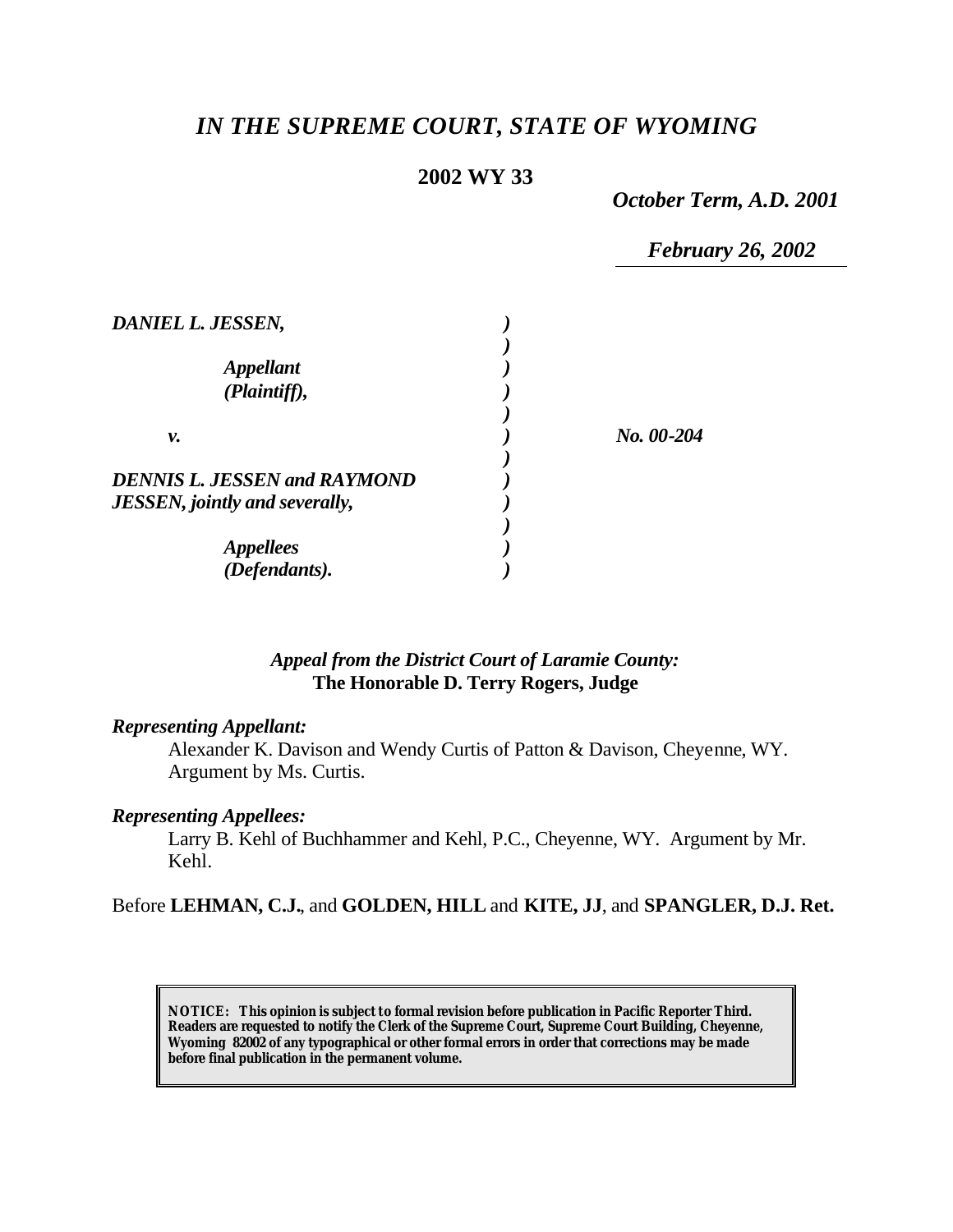#### **LEHMAN, Chief Justice.**

[¶1] Appellant Daniel L. Jessen (son) appeals from the trial court's order, which quieted title in or, in the alternative, granted an equitable lien in favor of appellee Raymond Jessen (uncle).

[¶2] We reverse in part and affirm in part.

#### *ISSUES*

[¶3] The son presents the following issues for our analysis:

1. When a conveyance of real property is adjudicated as fraudulent and is set aside to satisfy the Grantor's obligation to a creditor, under what circumstances, if any, is the Grantor of the fraudulent conveyance entitled to reclaim the property from the Grantee, if the debt to the creditor is later satisfied?

2. Was Daniel Jessen's previous interest of record extinguished when redemption occurred?

3. Did the trial court err in granting to Raymond Jessen an equitable lien as alternative relief in the event this court finds Daniel Jessen's interest in the property is superior to that of Raymond Jessen?

#### *FACTS*

[¶4] In 1984, Dennis Jessen (father) conveyed certain real property to his son by way of a quitclaim deed. The son was three years old at the time of this conveyance. The quitclaim deed was recorded in October of 1984. Since that time, the father has continued to farm and manage the property. He has also resided on the property rent-free and has used earnings made from the property operations to pay his own personal expenses.

[¶5] The father failed to pay income taxes on the property for the years 1984, 1986, 1988 and 1990, resulting in a tax liability of \$139,248.31. In 1992, the property was placed in the hands of a public conservator who managed the property for the son, a minor at the time. The Internal Revenue Service (IRS) issued a Notice of Levy and Notice of Seizure on the property. The public conservator filed a complaint and request for a temporary restraining order and asked the court to declare the liens and levies wrongful. The IRS counterclaimed, alleging that the father had fraudulently transferred the property to the son. The Federal District Court found the transfer to be fraudulent and set it aside. The IRS seized and sold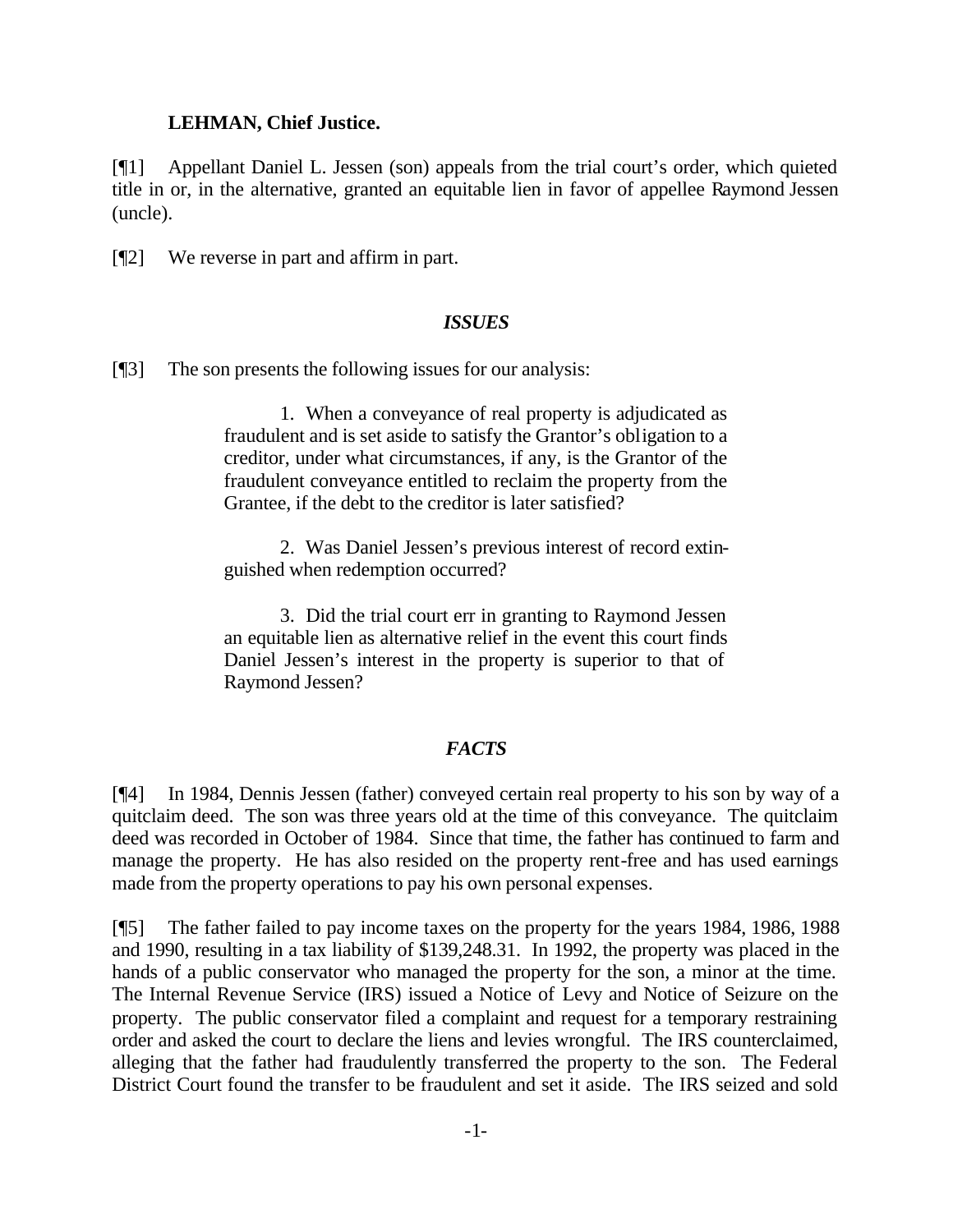the property at a foreclosure sale. Shortly before the expiration of the redemption period, the father approached his uncle for assistance in redeeming the property. The uncle loaned him \$80,960.00 to redeem the property in exchange for a quitclaim deed, which granted the father the option to buy back the property. This deed was recorded in February of 1999.

[¶6] A dispute between the son and the father arose in 1999 over ownership of the property. The uncle was subsequently joined. Prior to trial, the father and son reached a settlement, and the father was dismissed from the case. The issues between the son and the uncle were not settled, and the case went to trial. The trial court quieted title in the uncle and also imposed an equitable lien on the property in favor of the uncle as alternative relief in the event this court held the son's rights to the property to be superior to the uncle's. The son appeals from this decision.

#### *STANDARD OF REVIEW*

[¶7] This case was tried before the trial court, which made findings of fact and conclusions of law.

> The factual findings of a judge are not entitled to the limited review afforded a jury verdict. While the findings are presumptively correct, the appellate court may examine all of the properly admissible evidence in the record. Due regard is given to the opportunity of the trial judge to assess the credibility of the witnesses, and our review does not entail re-weighing disputed evidence. Findings of fact will not be set aside unless they are clearly erroneous. A finding is clearly erroneous when, although there is evidence to support it, the reviewing court on the entire evidence is left with the definite and firm conviction that a mistake has been committed.

*Hammond v. Hammond*, 14 P.3d 199, 203 (Wyo. 2000) (quoting *Fremont Homes, Inc., v. Elmer*, 974 P.2d 952, 958 (Wyo. 1999) (citations omitted)). This court reviews the trial court's conclusions of law *de novo*. *Hammond*, 14 P.3d at 201. This court can affirm the judgment on any legal ground appearing in the record. *City of Laramie v. Hysong,* 808 P.2d 199, 202 (Wyo. 1991).

#### *DISCUSSION*

[¶8] The son insists that when the conveyance of the property to him was declared fraudulent, the conveyance was set aside only to the extent necessary to satisfy defrauded creditors and not as between the parties. He also claims that the redemption of the property merely returned the property to its presale status, meaning title returned to him. The son finally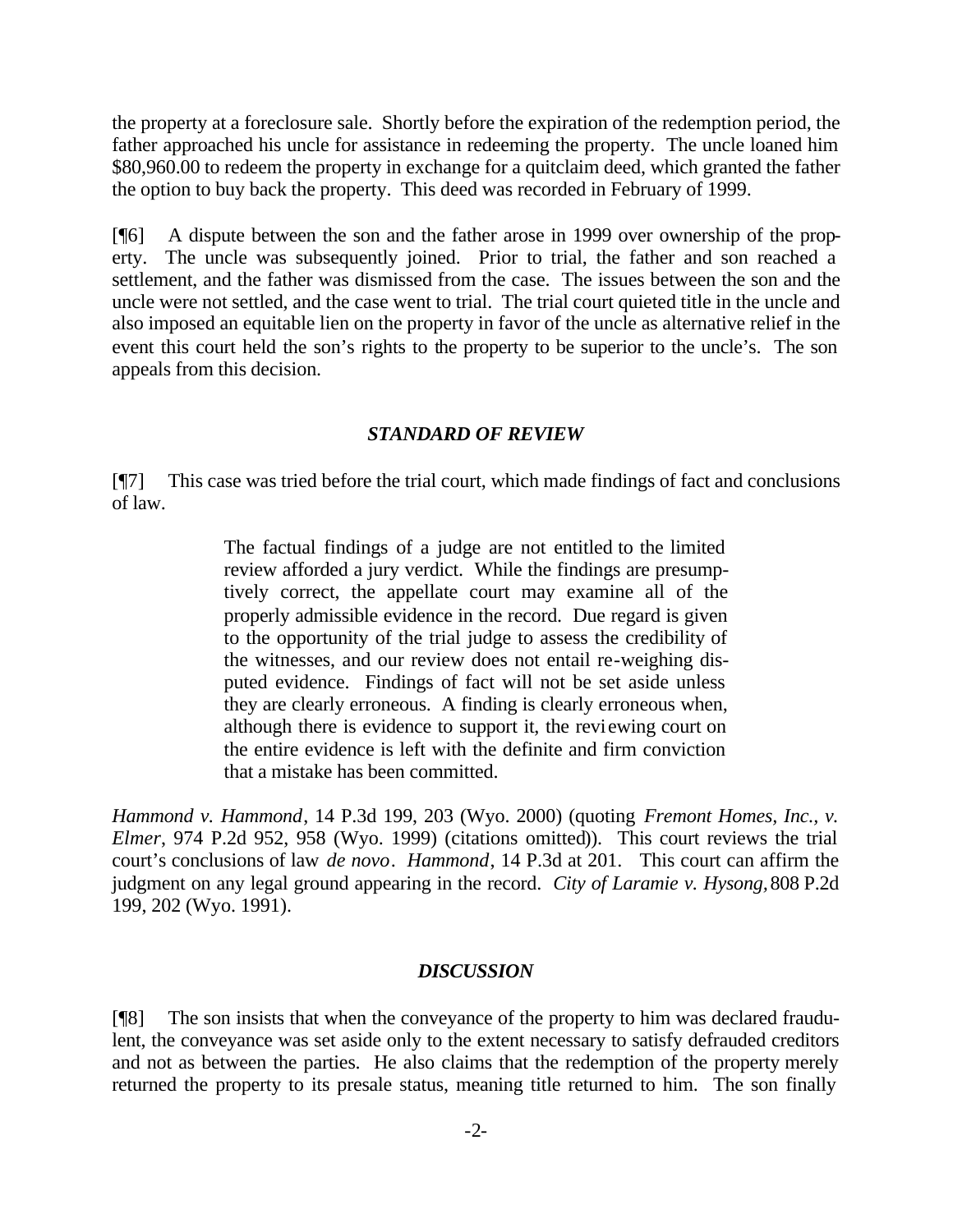contends that the trial court erred by granting the uncle an equitable lien as alternative relief in the event this court found the son's interest in the property to be superior to the uncle's.

[¶9] Although the son and his father have settled the issues with regard to the property between themselves, the son requests this court to determine who has superior rights in an attempt to show that because his father did not have any rights to the property, he did not have any rights to quitclaim to the uncle in exchange for the redemption money.

[¶10] In order to analyze these issues, this court must begin by deciding what effect the federal court's finding that the conveyance from the father to the son was fraudulent had on each parties' ownership rights. Courts have generally held that a fraudulent conveyance is valid as between the parties and that the conveyance is voidable only at the option of creditors or others within the protection of the statutes to the extent that is necessary to satisfy any debts. 37 Am.Jur.2d *Fraudulent Conveyances and Transfers* § 89 (2001). Therefore, a conveyance that is fraudulent as to creditors, remains valid as between the parties to the transaction. 37 Am.Jur.2d *Fraudulent Conveyances and Transfers* § 95. "[T]he transferee becomes vested with such ownership and title as the transferor possessed and purported to convey." *Id*. The rationale behind this position is that a fraudulent transferor should not be allowed to benefit from his own misdeed. *See Smith, Keller & Associates v. Dorr & Associates,* 875 P.2d 1258, 1269 (Wyo. 1994) (where this court said that the purpose of the Uniform Fraudulent Conveyance Act is to prevent insolvent debtors from placing property outside the reach of creditors while still enjoying the benefits of the property). *See also Wantulok v. Wantulok*, 67 Wyo. 22, 214 P.2d 477, 480 (1950) (where this court recited the general rule that "courts will not aid a fraudulent grantor to recover from his transferee, property transferred in fraud of creditors").

[¶11] Given these legal principles, we conclude that the conveyance between the father and son was merely voidable at the option of the father's creditors, here the IRS, rather than completely void as between father and son. We also point out, however, that the IRS did void the transaction at least as far as it was concerned when it foreclosed on the property to satisfy the father's debt.

[¶12] Although neither party contested the father's right to redeem the property, we considered this issue given our conclusion that the conveyance remained valid as between the father and the son. The right to redeem is purely statutory; therefore, redemption may only occur in strict compliance with the statutes that govern it. 55 Am.Jur.2d *Mortgages* § 895 (1996). Wyo. Stat. Ann. § 1-18-103 (LexisNexis 2001) describes who may redeem a piece of property as, "any person, his heirs, executors, administrators, assigns or guarantors whose real property has been sold by virtue of an execution, decree of foreclosure, or foreclosure by advertisement and sale[.]" Because the transfer had been voided as far as the IRS was concerned, in this limited circumstance, the father did possess the right to redeem the property from the foreclosure sale purchaser under this statute.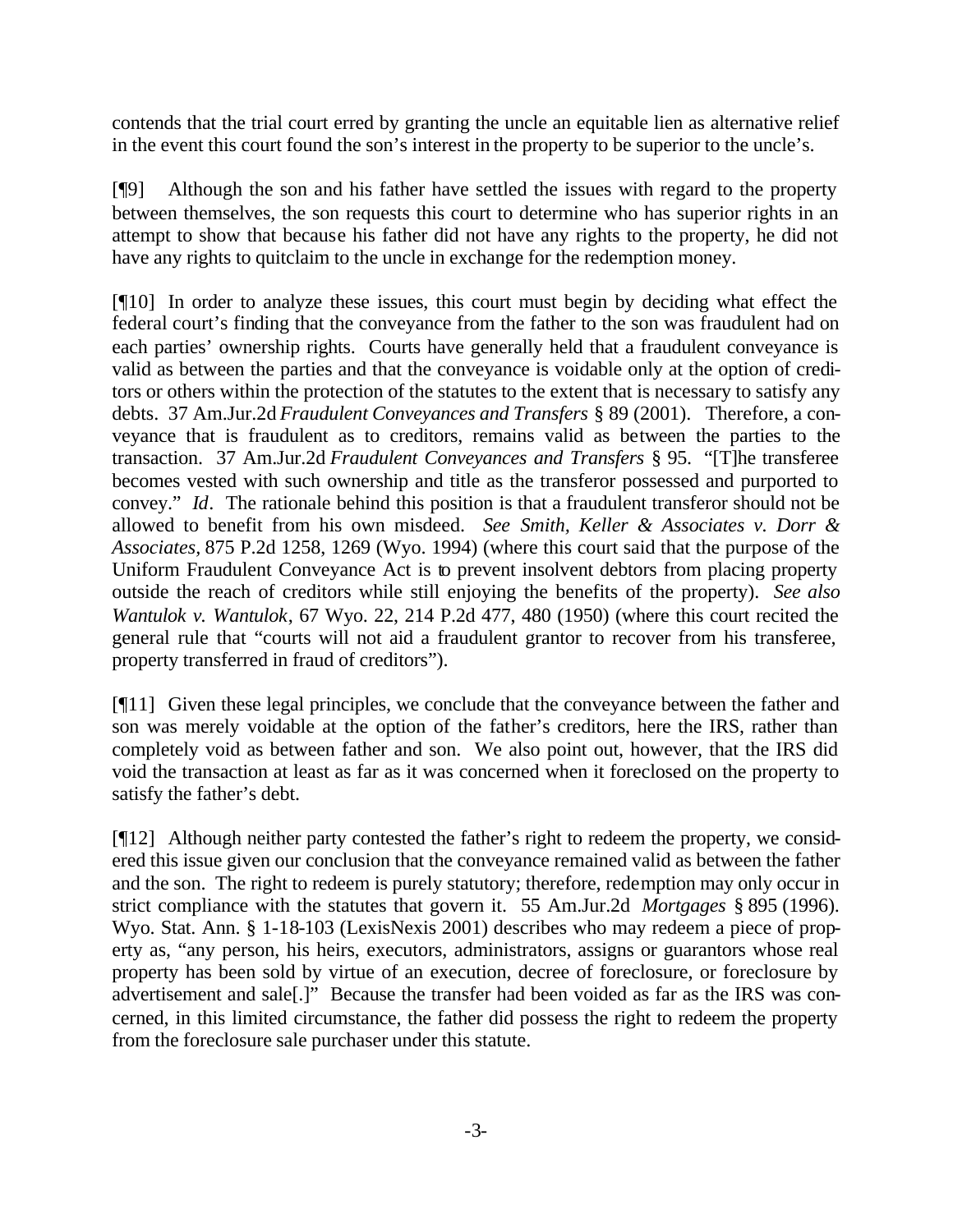[¶13] We turn our attention next to what effect the redemption had on the father and son's property rights. A redemption voids the foreclosure sale and returns the property to its presale status except for the obligation that has been paid. Wyo. Stat. Ann. § 1-18-103(a); *First Southwestern Fin. Servs. v. Laird*, 882 P.2d 1211, 1216 (Wyo. 1994). So in this case, ownership in the property after the redemption reverted to the son. The father, therefore, did not retain any rights to deed to the uncle. The trial court's conclusion that title to the property was vested in the uncle is accordingly reversed.

[¶14] Because the father did not possess any rights in the property to deed to his uncle, we must decide whether the uncle is entitled to an equitable lien. As we analyze this issue, we remain mindful of the fact that at the time the uncle loaned the father the money to redeem the property, the father and the uncle believed that the conveyance to the son had been declared void by the federal court and that the property would revert to the father once it had been redeemed.

[¶15] An equitable lien is generally defined as

a right, not recognized at law, which a court of equity recognizes and enforces as distinct from strictly legal rights, to have a fund or specific property, or the proceeds, applied in full or in part to the payment of a particular debt or demand.

*Rolfe v. Varley*, 860 P.2d 1152, 1157 (Wyo. 1993) (quoting 53 C.J.S. *Liens* § 2 at 457 (1987)). Equitable liens arise either by contract or by implication. *Rolfe*, 860 P.2d at 1157. When a contract does not exist, the court may imply an equitable lien to avoid unjust enrichment. *Id*. The lien is generally effective as against all persons except for bona fide purchasers for value. Herbert Thorndike Tiffany, *The Law of Real Property* § 1568 (3<sup>rd</sup> ed. 1939).

[¶16] Before an equitable lien can be imposed, four requirements must be present:

(1) a duty or obligation from one person to another; (2) a res to which that obligation attaches; (3) which can be identified with reasonable certainty; and, (4) an intent that the property serve as security for that purpose.

*Rolfe*, 860 P.2d at 1157. Generally, an equitable lien will be implied when one party has paid another party's liabilities or debts that are owed on certain, identifiable property. *Id*. Additionally, when a party advances money to another "under an agreement or circumstances showing that it was the intention of the parties to pledge [certain] property as security for the advancements," equitable liens have been imposed. *Rolfe*, 860 P.2d at 1158 (quoting 53 C.J.S. *Liens* § 8(c) at 469 (1987)). These theories hold true even when the parties are mistaken as to who possessed title to the property: "Where a person lends money to another who contracts to use the money for the discharge of a lien upon property which the other